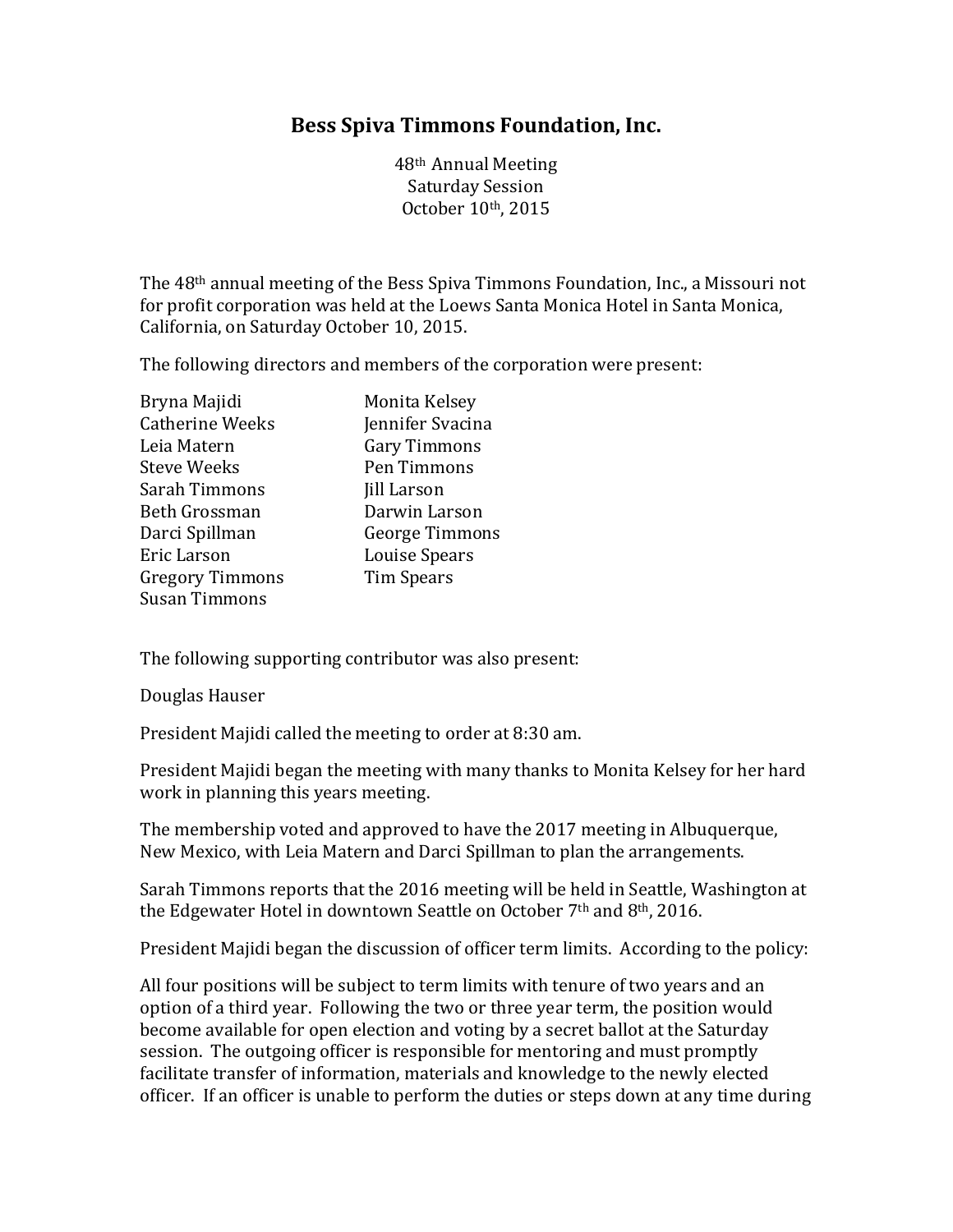their tenure, the board will temporarily fill that position until the next meeting and subject to a new election at that meeting. The same person cannot hold the same officer position for more than 3 years.

There is discussion regarding the question of what the policy will be if there is no interest in an officer position. Doug reminds members that this is not a by- law issue and that since it is a policy statement, exceptions can be made. There is a yearly election of all officers.

President Majidi informed members of the possibilities of electronic proposals as well as the bank's ability to receive contact information for the grant award recipients from the Treasurer and distribute the checks.

President Majidi nominated Leia Matern for Vice-president. This was seconded and approved through a majority vote. Leia's term will begin at the end of this meeting.

Doug further explains the banks position and duties if they take on the responsibility of issuing checks to the organizations. The Treasurer determines the amounts owed with contact information for the organizations, would sign and date the document and send to the bank to have checks issued. The amounts will be reflected through the monthly statements. The bank will be following up with those that have not cashed a check. The Treasurer would be on more of a supervisory role. The bank would also check the EIN numbers for organizations. This process could also be utilized with the family giving checks. The bank would include letters with the checks for those receiving grant funds. Secretary will be responsible for the rejection letters. The bank would not charge extra fees for this service.

It was determined that payments for this meeting, including reimbursements, grant amounts and hotel costs, should be facilitated by Tim and any business for the Seattle meeting will be conducted by the new Treasurer.

President Majidi distributed the three pages that she presented to the Executive Committee at Friday Night's meeting. These include the revised Grant Application Requirements, Information About the Applicant and Signature Page and 501 (c) (3) Verification Affidavit. These will be uploaded on the website by Tim.

President Majidi discussed revision of the website, specifically with the digital submission of grant proposals. Jacob Donahue has volunteered to work towards this improvement. It is thought that as of July  $1<sup>st</sup>$ , the members will have passwords and be able to look at the submissions. They will have opportunity to do research ahead of time, look at the charities and get to know them as well as be better prepared. This will make for less paperwork. The foundation will still accept applications through the mail for those that aren't able to submit electronically.

Doug has the investment synopsis available to all members if interested.

The 2014 minutes are available online as well as in members' packets. The only change is the family giving amounts for the Spears family that are not noted in the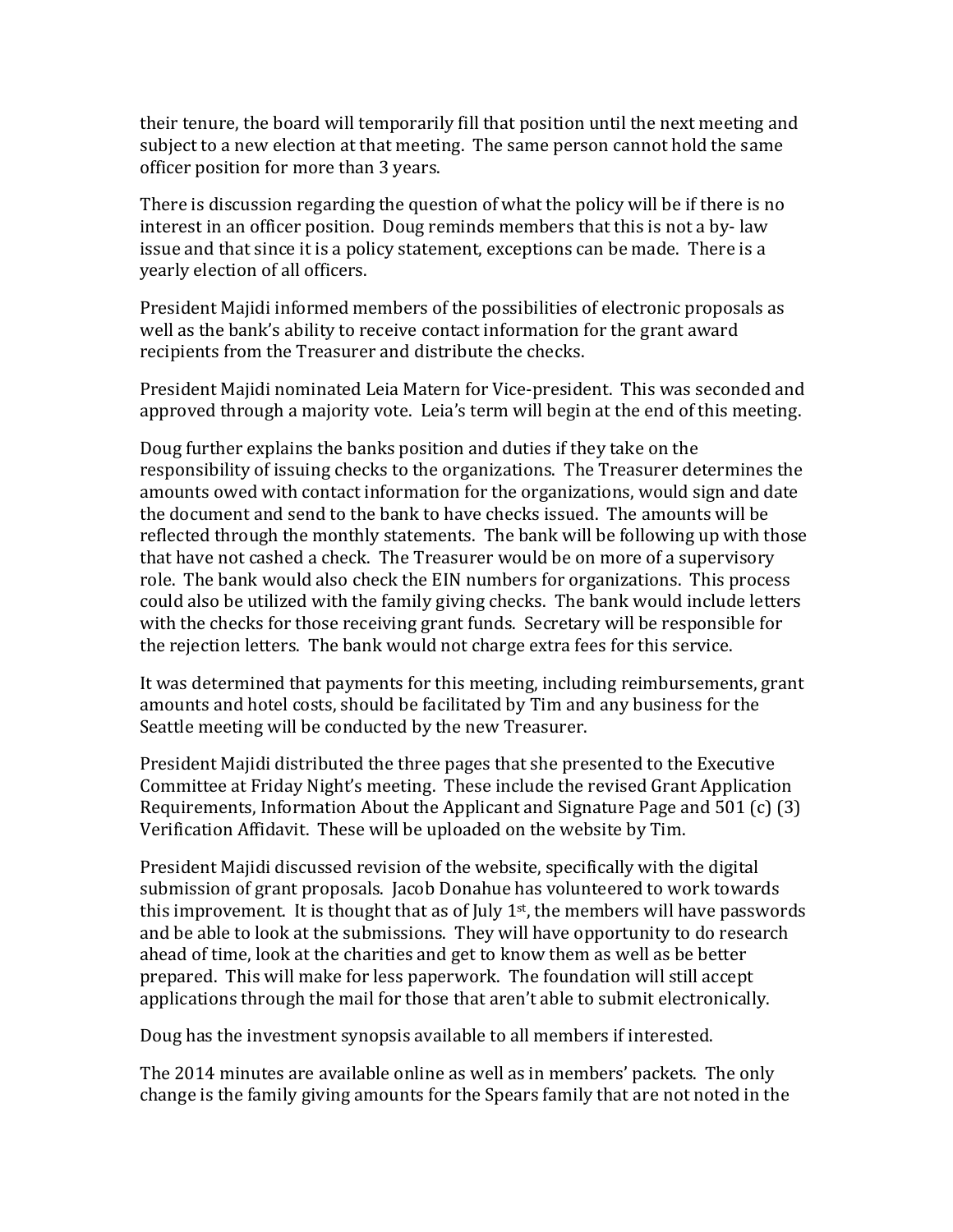minutes. Greg will update this information for the 2014 minutes. President Majidi proposed to approve the 2014 minutes with the exception of the updated amount for the Spears family giving which Greg Timmons will correct. The members voted and approved the 2014 minutes with exceptions listed.

Tim Spears presented the family giving report. Tim reports that the Spears and George Timmons family gave the full amount of \$40,000 each. The Bob Timmons family has given \$21,000. Tim has reports available.

There was discussion regarding possibly changing to a dollar amount to individual family members instead of to a family as a whole. Currently, each family distributes among their family members.

Doug reports that the executive board recommended \$145,000 for distribution at this meeting. Family giving has already been distributed for 2015 and is included in the amount considered.

Following lunch, Beth Grossman was nominated for the Treasurer position and this was voted upon and approved for 2016.

After review and written ballot submission from all Members, the following grant recipients were selected:

| <b>PROJECT</b>                                                         | <b>AMOUNT</b> |
|------------------------------------------------------------------------|---------------|
| <b>Student Work Program</b>                                            | \$1,000       |
| Texas brigades                                                         | \$1,000       |
| <b>Expansion Services</b>                                              | \$1,500       |
|                                                                        |               |
| Cabool HS Library                                                      | \$2,000       |
| Spay Mobile                                                            | \$2,000       |
| <b>Symposium Series</b>                                                | \$2,000       |
| <b>Sponsored Admissions</b>                                            | \$2,000       |
| <b>Kid Connecting</b>                                                  | \$5,000       |
| <b>Grand Entry</b>                                                     | \$5,000       |
| <b>Baxter Springs Safe Room</b>                                        | \$1,500       |
| <b>Home Safety Program</b>                                             | \$2,000       |
| Interim & Immediate Housing                                            | \$1,000       |
| <b>Electronic Pallet Lift</b>                                          | \$1,000       |
| Scholarship Aid                                                        | \$3,000       |
| <b>Winter Warming Program</b>                                          | \$1,000       |
| <b>Exploring Desert Diversity</b>                                      | \$5,000       |
| Pet Therapy Program                                                    | \$1,000       |
| <b>GRMC Bike Helmet Project</b>                                        | \$1,000       |
| Contribution<br>Heartland Independent Living Center                    |               |
| \$1,000                                                                |               |
| Home Medical Equipment Services Upgrading Office Communications\$1,000 |               |
| Fresh Food for Those in Need                                           | \$2,000       |
|                                                                        |               |